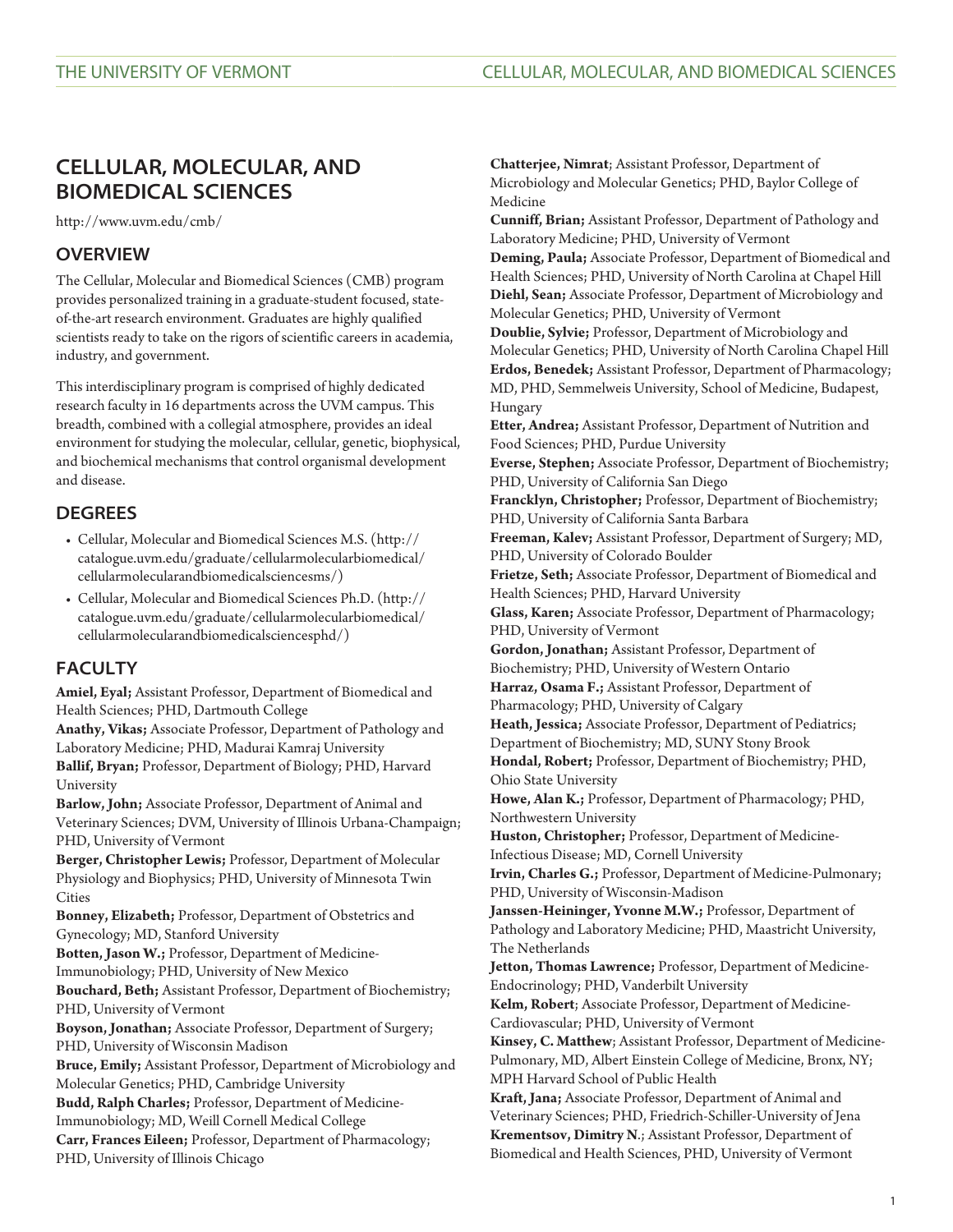**Landry, Christopher C.;** Professor, Department of Chemistry; PHD, Harvard University

**Lee, Andrea J.;** Assistant Professor, Department of Microbiology and Molecular Genetics; PHD, University of Wisconsin-Madison **Lee, Benjamin;** Associate Professor, Department of Pediatrics; MD,

Case Western Reserve University **Li, Jianing;** Associate Professor, Department of Chemistry; PHD,

Columbia University **Lian, Jane;** Professor, Department of Biochemistry; PHD, Boston

University **Lounsbury, Karen M.;** Professor, Department of Pharmacology;

PHD, University of Pennsylvania

**Majumdar, Dev;** Assistant Professor, Department of Surgery; PHD, University of California Los Angeles

**Martorelli Di Genova, Bruno**; Assistant Professor, Department of Microbiology and Molecular Genetics; PHD, Federal University of Sao Paulo

**McKay, Stephanie;** Associate Professor, Department of Animal and Veterinary Sciences; PHD, University of Alberta

**Morielli, Anthony D.;** Associate Professor, Department of Pharmacology; PHD, University of California Santa Cruz

**Morrical, Scott Walker;** Professor, Department of Biochemistry; PHD, University of Wisconsin-Madison

**Mughal, Amreen;** Assistant Professor, Department of Pharmacology; PHD, North Dakota State University

**Nallasamy, Shanmugasundaram;** Assistant Professor, Department of Obstetrics, Gynecology, and Reproductive Sciences; DVM, Tamil Nadu Veterinary and Animal Sciences University, India; PHD, University of Illinois at Urbana-Champaign

**Nelson, Mark**; Professor, Department of Pharmacology; PHD, Washington University in St Louis

**Ou, Yangguang;** Assistant Professor, Department of Chemistry; PHD, University of Pittsburgh

**Pederson, David Scott;** Professor, Department of Microbiology and Molecular Genetics; PHD, University of Rochester

**Poynter, Matthew;** Professor, Department of Medicine-Pulmonary; PHD, University of Utah

**Previs, Michael;** Assistant Professor, Department of Molecular Physiology and Biophysics; PHD, University of Vermont

**Quénet, Delphine;** Assistant Professor, Department of

Biochemistry, PHD; University of Strasbourg, France

**Salogiannis, John;** Assistant Professor, Department of Molecular Physiology and Biophysics; PHD, Harvard University

**Schneebeli, Severin;** Associate Professor, Department of Chemistry; PHD, Columbia University

**Seward, David;** Assistant Professor, Department of Pathology and Laboratory Medicine; MD, PHD, University of Colorado Anschutz Medical Campus

**Shukla, Arti;** Professor, Department of Pathology and Laboratory Medicine; PHD, Banares Hindu University

**Shukla, Girja Shanker;** Associate Professor, Department of Surgery-Oncology; PHD, Lucknow University

**Silveira, Jay R.;** Assistant Professor, Department of Biochemistry; PHD, University of Vermont

**Spees, Jeffrey;** Professor, Department of Medicine-Cardiovascular; PHD, University of California Davis **Stafford, James;** Assistant Professor, Department of Neurological Sciences; PHD, Oregon Health and Science University **Stein, Gary;** Professor, Department of Biochemistry; PHD, University of Vermont **Stein, Janet;** Professor, Department of Biochemistry; PHD, Princeton University **Stumpff, Jason K.;** Associate Professor, Department of Molecular Physiology and Biophysics; PHD, University of Colorado **Taatjes, Douglas Joseph;** Professor, Department of Pathology and Laboratory Medicine; PHD, University of Basel **Testroet, Eric;** Assistant Professor, Department of Animal and Veterinary Science; PHD, Iowa State University **Teuscher, Cory;** Professor, Department of Medicine-Immunobiology; PHD, University of New Mexico **Thali, Markus Josef;** Professor, Department of Microbiology and Molecular Genetics; PHD, University of Zurich **Tierney, Mary Lauretta;** Associate Professor, Department of Plant Biology; PHD, Michigan State University **Toth, Michael;** Professor, Department of Medicine-Cardiovascular; PHD, University of Maryland Baltimore **Trybus, Kathleen;** Professor, Department of Molecular Physiology and Biophysics; PHD, University of Chicago **van der Vliet, Albert;** Professor, Department of Pathology and Laboratory Medicine; PHD, University of Amsterdam **Vanegas, Juan;** Assistant Professor, Department of Physics; PHD, University of California Davis **Ward, Gary;** Professor, Department of Microbiology and Molecular Genetics; PHD, University of California San Diego **Wargo, Matthew;** Associate Professor, Department of Microbiology and Molecular Genetics; PHD, Dartmouth College **Warshaw, David;** Professor, Department of Molecular Physiology and Biophysics; PHD, University of Vermont **Weiss, Daniel;** Professor, Department of Medicine-Pulmonary; MD, PHD, Mount Sinai School of Medicine **Wellman, George;** Professor, Department of Pharmacology; PHD, University of Vermont

# **Biochemistry Courses**

# **BIOC 201. Fundamentals of Biochemistry. 3 Credits.** Provides a broad introduction to the field of biochemistry. Students will explore the molecular basis and chemical principles of biochemistry pertinent to living systems. This course is taught by LCOM faculty and emphasizes the relevance of biochemistry to health, disease, physiology and medicine. Prerequisites: [CHEM 026](/search/?P=CHEM%20026), [CHEM 042,](/search/?P=CHEM%20042) [CHEM 048,](/search/?P=CHEM%20048) [CHEM 142](/search/?P=CHEM%20142), or equivalent; [BIOL 002](/search/?P=BIOL%20002), [BCOR 012](/search/?P=BCOR%20012), [BCOR 103](/search/?P=BCOR%20103), or equivalent.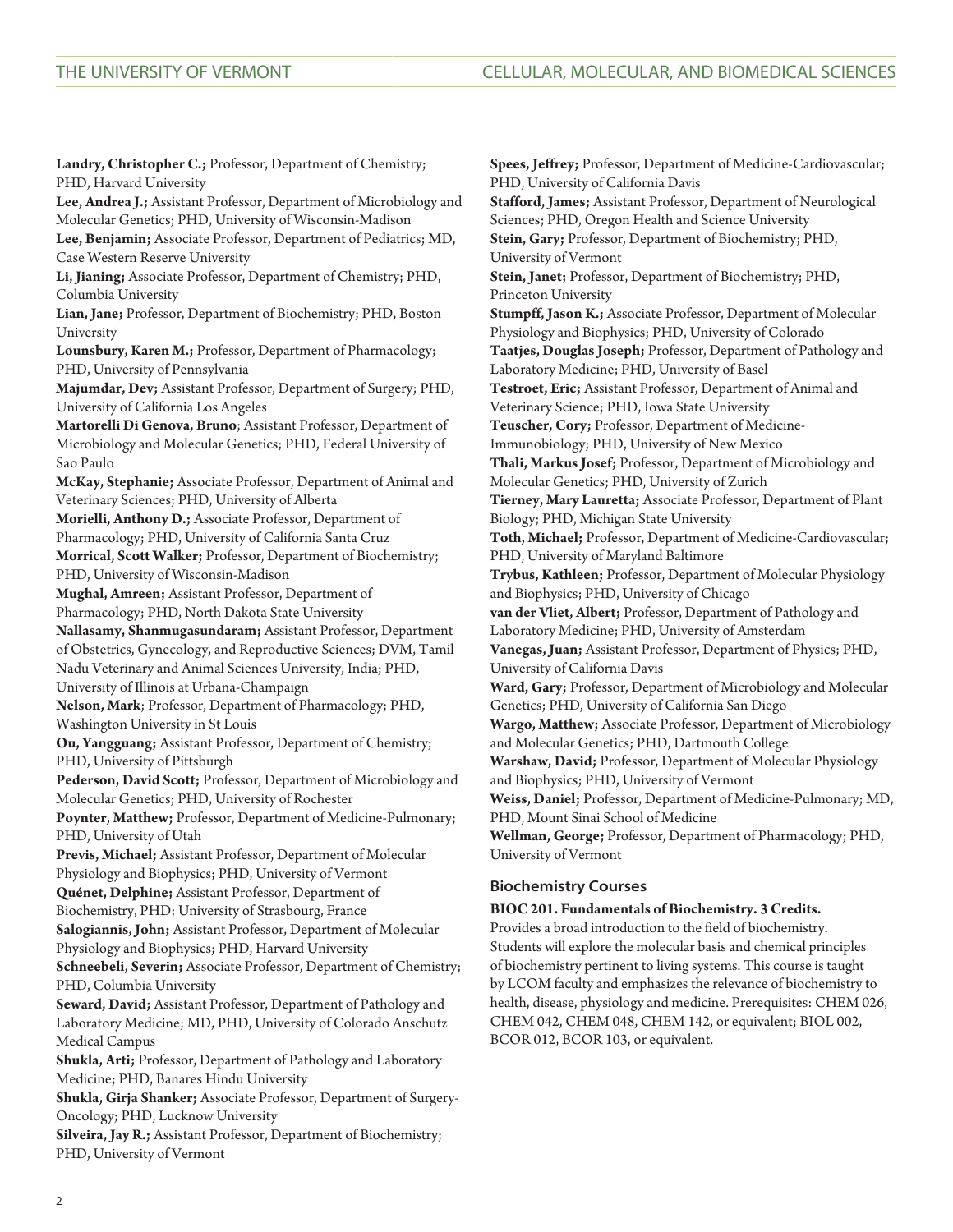# **BIOC 205. Biochemistry I. 3 Credits.**

Introduction to chemistry and structure of biological macromolecules; examination of mechanisms of chemical processes in biological systems including enzyme catalysis, biosynthesis, regulation, and information transfer. Prerequisite: [CHEM 048](/search/?P=CHEM%20048) or [CHEM 142](/search/?P=CHEM%20142) or CHEM 144. Cross-listed with: [CHEM 205](/search/?P=CHEM%20205) and [MMG 205](/search/?P=MMG%20205).

# **BIOC 206. Biochemistry II. 3 Credits.**

Continuation of Biochemistry I. Biochemistry of nucleic acids; nucleic acid based processes, such as replication and transcription; cellular information transfer, genomics, and proteomics. Prerequisite: [BIOC 205](/search/?P=BIOC%20205), [CHEM 205,](/search/?P=CHEM%20205) or [MMG 205](/search/?P=MMG%20205). Cross-listed with: [CHEM 206,](/search/?P=CHEM%20206) [MMG 206](/search/?P=MMG%20206).

# **BIOC 207. Biochemistry Lab. 3 Credits.**

Introduction to biochemical tools, including spectrometry, chromatography, and electrophoresis; natural and recombinant enzyme isolation; assays of DNA-modifying enzymes; computerbased structure/function exercises. Prerequisite: [BIOC 205,](/search/?P=BIOC%20205) [CHEM 205](/search/?P=CHEM%20205), or [MMG 205.](/search/?P=MMG%20205) Cross-listed with: [CHEM 207](/search/?P=CHEM%20207), [MMG 207](/search/?P=MMG%20207).

# **BIOC 275. Adv Biochem of Human Disease. 3 Credits.**

The course takes a deep dive into five distinct areas of biochemistry related to a disease or group of diseases primarily through group learning. Key biochemical principles are reviewed and extended. Additionally students will read and discuss a primary literature article with each area. Prerequisites: NSF 183, [BIOC 201,](/search/?P=BIOC%20201) or [BIOC 205.](/search/?P=BIOC%20205)

# **BIOC 301. General Biochemistry. 3 Credits.**

Survey for science majors. Chemistry, structure, metabolism, and function of proteins, carbohydrates, lipids; enzymes, bioenergetics and respiratory processes. Prerequisite: [CHEM 142](/search/?P=CHEM%20142) or CHEM 144, or Instructor permission.

# **BIOC 302. General Biochemistry. 3 Credits.**

Survey for science majors. Amino acids, nucleic acids, protein synthesis, cellular and physiological control mechanisms. Prerequisite: [BIOC 301](/search/?P=BIOC%20301), or Instructor permission.

# **BIOC 351. Proteins I: Structure&Function. 3 Credits.**

Special Topics: Introduction to concepts in protein structure and chemistry as well as exploration of ideas in a "hands on" fashion using computational resources. Prerequisite: [BIOC 301,](/search/?P=BIOC%20301) or Department permission. Alternate years.

# **BIOC 372. Cancer Biology. 3 Credits.**

Overview of cancer biology for health science students. Foundation for cancer research. Lecture format; interdisciplinary viewpoint; outside lectures. Prerequisite: [BIOC 301](/search/?P=BIOC%20301), or Department permission.

# **BIOC 390. Internship. 1-18 Credits.**

On-site supervised work experience combined with a structured academic learning plan directed by a faculty member or a faculty-staff team in which a faculty member is the instructor of record, for which academic credit is awarded. Offered at department discretion.

**BIOC 391. Master's Thesis Research. 1-12 Credits.** Credit as arranged.

## **BIOC 393. Independent Study. 1-18 Credits.**

A course which is tailored to fit the interests of a specific student, which occurs outside the traditional classroom/laboratory setting under the supervision of a faculty member, for which credit is awarded. Offered at department discretion.

## **BIOC 395. Special Topics. 1-12 Credits.**

**BIOC 396. Advanced Special Topics. 1-12 Credits.**

## **BIOC 397. Independent Graduate Research. 1-18 Credits.**

Graduate student work on individual or small team research projects under the supervision of a faculty member, for which credit is awarded. Offered at department discretion.

## **BIOC 490. Internship. 1-18 Credits.**

On-site supervised work experience combined with a structured academic learning plan directed by a faculty member or a faculty-staff team in which a faculty member is the instructor of record, for which academic credit is awarded. Offered at department discretion.

# **BIOC 491. Doctoral Dissertation Research. 1-12 Credits.** Credit as arranged.

## **BIOC 492. Independent Graduate Research. 1-18 Credits.**

Graduate student work on individual or small team research projects under the supervision of a faculty member, for which credit is awarded. Offered at department discretion.

# **BIOC 496. Advanced Special Topics. 1-18 Credits.**

See Schedule of Courses for specific titles.

# **Cell Biology Courses**

# **CLBI 301. Cell Biology. 3 Credits.**

Advanced survey of cell organelles, their composition, origin, and the relationship between their structure and function. Emphasis on recent literature and current controversies. Prerequisite: [CHEM 142;](/search/?P=CHEM%20142) Graduate standing in Biology or Instructor permission.

### **CLBI 381. Seminar. 1 Credit.**

One hour.

### **CLBI 390. Internship. 1-18 Credits.**

On-site supervised work experience combined with a structured academic learning plan directed by a faculty member or a faculty-staff team in which a faculty member is the instructor of record, for which academic credit is awarded. Offered at department discretion.

# **CLBI 391. Master's Thesis Research. 1-12 Credits.**

Credit as arranged.

## **CLBI 392. Independent Study. 1-18 Credits.**

A course which is tailored to fit the interests of a specific student, which occurs outside the traditional classroom/laboratory setting under the supervision of a faculty member, for which credit is awarded. Offered at department discretion.

# **CLBI 393. Independent Graduate Research. 1-18 Credits.**

Graduate student work on individual or small team research projects under the supervision of a faculty member, for which credit is awarded. Offered at department discretion.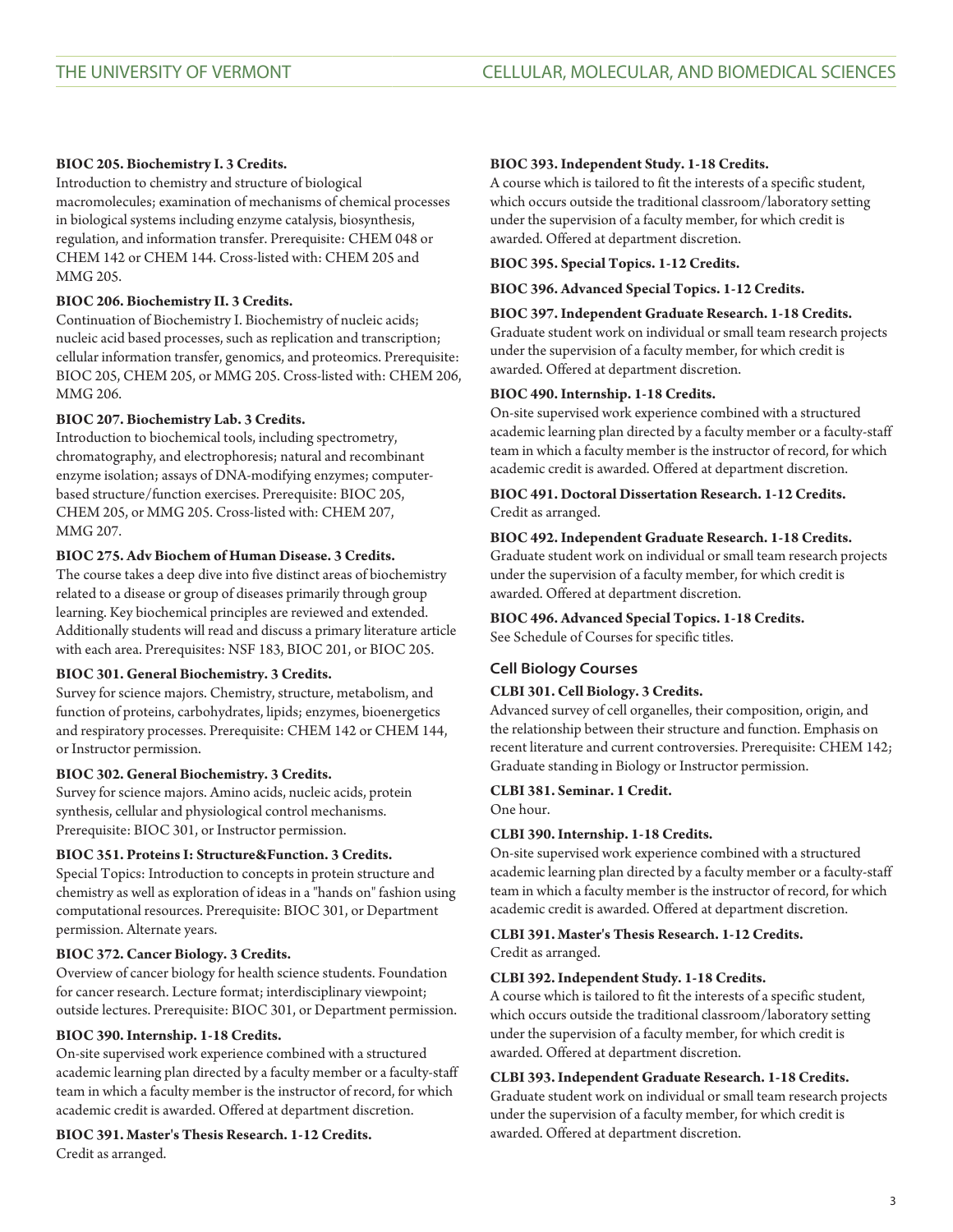# **CLBI 394. Science Communication. 3 Credits.**

Develop effective oral and written communication skills for a range of audiences from academia to industry, organizations, news, policymakers, and the general public.

# **CLBI 395. Special Topics. 1-18 Credits.**

See Schedule of Courses for specific titles. Credit as arranged.

**CLBI 396. Advanced Special Topics. 1-18 Credits.** See Schedule of Courses for specific titles. Credit as arranged.

# **CLBI 401. Critical Reading & Analysis. 2 Credits.**

Runs concurrently with [CLBI 301](/search/?P=CLBI%20301) and utilizes primary literature and an active, discussion-based approach to provide intensive study in the logic, critical thinking, and experimental design & interpretation. Corequisite: [CLBI 301.](/search/?P=CLBI%20301)

# **CLBI 402. Biomedical Data Analysis. 2 Credits.**

Introduction to qualitative, quantitative and statistical analysis for cell, molecular, and biomedical sciences. The practical philosophy underlying data presentation and interpretation will be emphasized via problem solving in and outside of class time. Prerequisite: Doctoral student or Instructor permission.

## **CLBI 490. Internship. 1-18 Credits.**

On-site supervised work experience combined with a structured academic learning plan directed by a faculty member or a faculty-staff team in which a faculty member is the instructor of record, for which academic credit is awarded. Offered at department discretion.

# **CLBI 491. Doctoral Dissertation Research. 1-12 Credits.** Credit as arranged.

### **CLBI 494. Independent Graduate Research. 1-18 Credits.**

Graduate student work on individual or small team research projects under the supervision of a faculty member, for which credit is awarded. Offered at department discretion.

# **CLBI 496. Advanced Special Topics. 1-18 Credits.**

See Schedule of Courses for specific titles.

# **Microbiology Molecular Genetics Courses**

# **MMG 201. Molecular Cloning Lab. 4 Credits.**

Intensive advanced laboratory course in the fundamentals of recombinant DNA technology through the isolation and characterization of a unique gene. Prerequisite: [MMG 104](/search/?P=MMG%20104) or [BIOC 207](/search/?P=BIOC%20207) or Instructor permission. Fall.

# **MMG 205. Biochemistry I. 3 Credits.**

Introduction to chemistry and structure of biological macromolecules; examination of mechanisms of chemical processes in biological systems, including enzyme catalysis, biosynthesis, regulation, and information transfer. Prerequisite: [CHEM 048](/search/?P=CHEM%20048) or [CHEM 142](/search/?P=CHEM%20142) or CHEM 144. Cross-listed with: [BIOC 205](/search/?P=BIOC%20205), [CHEM 205](/search/?P=CHEM%20205). Fall.

# **MMG 206. Biochemistry II. 3 Credits.**

Continuation of Biochemistry I. Biochemistry of nucleic acids; nucleic acid based processes, such as replication and transcription; cellular information transfer, genomics, and proteomics. Prerequisite: [MMG 205](/search/?P=MMG%20205). Cross-listed with: [BIOC 206,](/search/?P=BIOC%20206) [CHEM 206](/search/?P=CHEM%20206). Spring.

### **MMG 207. Biochemistry Lab. 3 Credits.**

Introduction to biochemical tools, including spectrometry, chromatography, and electrophoresis; natural and recombinant enzyme isolation; assays of DNA-modifying enzymes; computerbased structure/function exercises. Prerequisite: [BIOC 205](/search/?P=BIOC%20205) or [CHEM 205](/search/?P=CHEM%20205) or [MMG 205.](/search/?P=MMG%20205) Cross-listed with: [BIOC 207](/search/?P=BIOC%20207), [CHEM 207](/search/?P=CHEM%20207).

## **MMG 211. Prokaryotic Molecular Genetics. 3 Credits.**

The organization, replication, and expression of genes in prokaryotes, focusing on the genetics of Escherichia coli and its viruses. Prerequisite: Introductory microbiology, biochemistry, genetics, and/or cell biology courses. Fall.

## **MMG 220. Environmental Microbiology. 3 Credits.**

The activities of microorganisms, primarily bacteria, in air, soil, and water. Prerequisites: [MMG 101](/search/?P=MMG%20101) and Organic Chemistry Alternate years.

## **MMG 222. Advanced Medical Microbiology. 4 Credits.**

Comprehensive study of human pathogenic bacteria and their disease states in humans. Laboratory sessions provide practical experience in handling and identifying these pathogens. Alternate years. Spring. Prerequisites: [MMG 065](/search/?P=MMG%20065) or [MMG 101](/search/?P=MMG%20101) or equivalent or Instructor permission.

## **MMG 223. Immunology. 3 Credits.**

Analysis of the immune response with respect to structure and function of immunoglobulins and the T-cell receptor, tolerance, innate and adaptive immunity, the Major Histocompatibility Complex, hypersensitivity states, transplantation, cancer, and AIDS. Prerequisite: Instructor permission. Alternate years, Spring.

# **MMG 225. Eukaryotic Virology. 3 Credits.**

An in-depth analysis of eukaryotic virus-mammalian cell interactions emphasizing mechanisms by which viruses modulate gene expression in infected cells. Prerequisite: [MMG 101](/search/?P=MMG%20101) or [MMG 104](/search/?P=MMG%20104) or equivalent. Alternate years. Fall.

### **MMG 231. Bioinformatics&Data Anlysis. 3 Credits.**

Methodological survey of bioinformatics in the -omics era, focusing on genomics data of medically relevant microbes. Topics include data mining, metagenomics, phylogenetics, and comparative genomics. Mix of lecture and hands-on interaction utilizing analysis tools on the Vermont Advanced Computing Core. Prerequisite: Instructor permission.

### **MMG 232. QR: Advanced Bioinformatics. 3 Credits.**

Advanced data processing and genome assembly analysis, data integration, and machine learning. Python, R, and Linux-scripting are used to assemble genomes, integrate large data sets, and build complex biological models. Topics include genomics, meta-data management, and multi-omics analyses at systems biology levels. Alternate Years. Spring. Prerequisites: [MMG 104](/search/?P=MMG%20104) or [BCOR 101](/search/?P=BCOR%20101); [MMG 231](/search/?P=MMG%20231), or Instructor permission.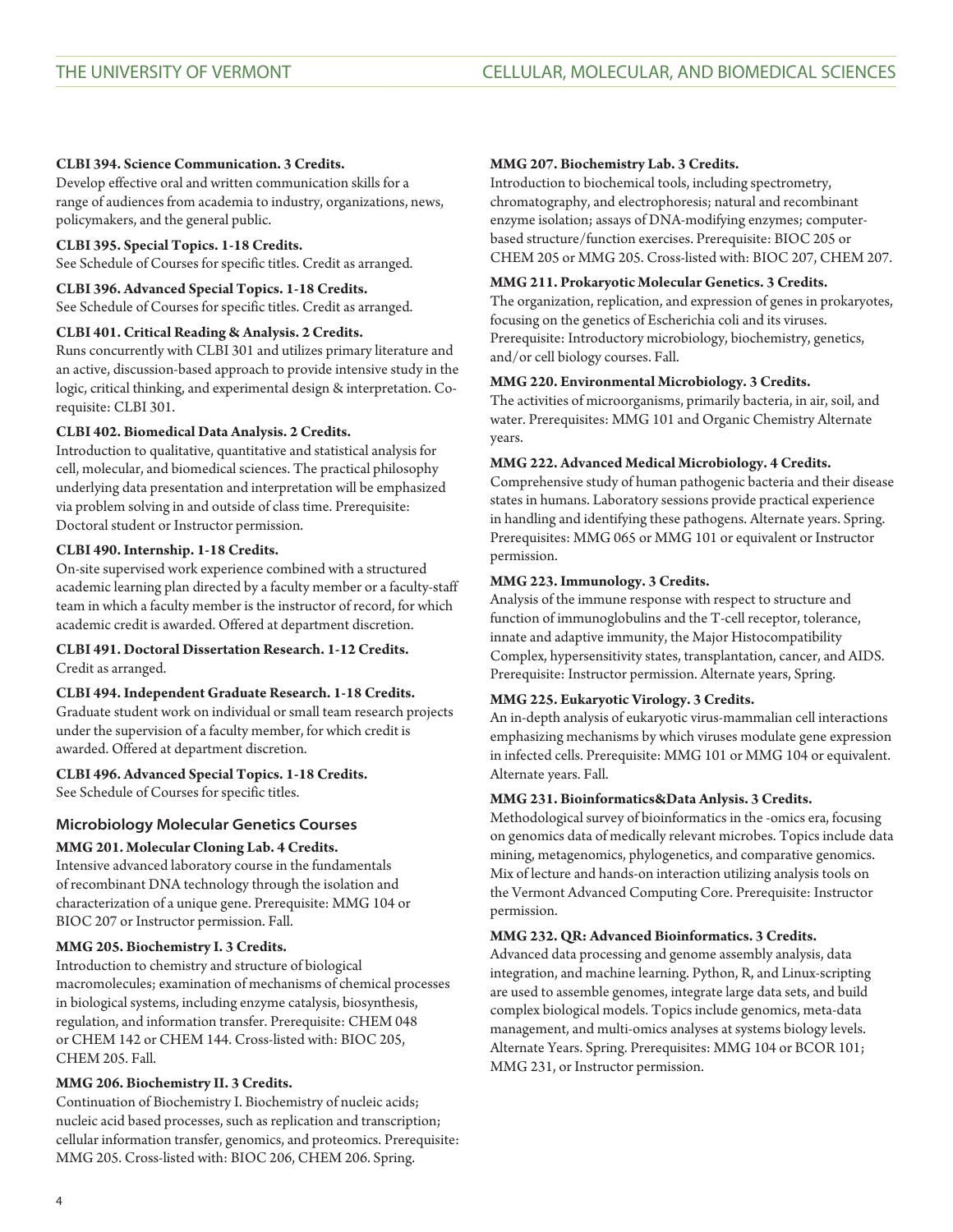# **MMG 233. Genetics and Genomics. 3 Credits.**

Integrated entry into both genome science and modern genetic analysis. Students will develop skills needed to access, organize and interpret emerging genomic information. Fall. Prerequisite: Junior/ Senior/Graduate standing in biological or computational sciences.

# **MMG 320. Cellular Microbiology. 4 Credits.**

Utilizes primary literature to explore the cellular and molecular basis of microbial pathogenesis caused by viruses, pathogenic bacteria and protozoan parasites. Alternate years. Spring.

# **MMG 391. Master's Thesis Research. 1-18 Credits.**

# **MMG 393. Graduate Teaching Practicum. 3 Credits.**

Required practicum for all Microbiology and Molecular Genetics Masters Students. Students will be exposed to and mentored in the fundamentals of undergraduate teaching and learning in the laboratory setting.

# **MMG 394. Independent Graduate Research. 1-18 Credits.**

Graduate student work on individual or small team research projects under the supervision of a faculty member, for which credit is awarded. Offered at department discretion.

## **MMG 395. Internship. 1-18 Credits.**

On-site supervised work experience combined with a structured academic learning plan directed by a faculty member or a faculty-staff team in which a faculty member is the instructor of record, for which academic credit is awarded. Offered at department discretion.

## **MMG 396. Advanced Special Topics. 1-18 Credits.**

See Schedule of Courses for specific titles.

## **MMG 490. Internship. 1-18 Credits.**

On-site supervised work experience combined with a structured academic learning plan directed by a faculty member or a faculty-staff team in which a faculty member is the instructor of record, for which academic credit is awarded. Offered at department discretion.

# **MMG 491. Doctoral Dissertation Research. 1-18 Credits.**

# **MMG 494. Independent Graduate Research. 1-18 Credits.**

Graduate student work on individual or small team research projects under the supervision of a faculty member, for which credit is awarded. Offered at department discretion.

# **MMG 496. Advanced Special Topics. 1-18 Credits.**

See Schedule of Courses for specific titles.

# **Molecular Physiology Biophysics Courses**

# **MPBP 301. Human Physiology & Pharm I. 4 Credits.**

An integrated examination of the physiology and pharmacology of the peripheral nervous, muscle and cardiovascular systems in the human body. Pre/co-requisites: [CHEM 032](/search/?P=CHEM%20032) and [CHEM 042](/search/?P=CHEM%20042) or equivalent, two semesters general physics, and two semesters calculus. May not be taken for credit with MPBP 306.

# **MPBP 303. Critical Reading. 1 Credit.**

Critical reading of the current literature, team taught by the faculty in the Dept. of Molecular Physiology & Biophysics, giving broad exposure to the expertise present in the department.

## **MPBP 310. Molecular Control of the Cell. 3 Credits.**

Examines the fundamental molecular mechanisms that control dynamic cellular processes. Advanced topics in cell biology will be explored from the single molecule to the whole tissue level with an emphasis on the coordination of complex molecular systems. Prerequisites: [MPBP 301,](/search/?P=MPBP%20301) [BIOC 301](/search/?P=BIOC%20301), [BIOC 302](/search/?P=BIOC%20302); Instructor permission.

# **MPBP 330. Biomedical Grantsmanship. 2 Credits.**

Introduces graduate students in the biomedical life sciences to process of writing competitive research proposals for funding from federal and private agencies such as the National Institutes of Health (NIH).

## **MPBP 381. Seminar. 1 Credit.**

Presentation and discussion by advanced students, staff, and invited speakers, of current topics in physiology. Prerequisite: Department permission.

# **MPBP 390. Medical Master's Capstone. 2 Credits.**

Students advance their fundamental knowledge in biochemistry, pharmacology, and physiology by addressing therapeutic applications in a discussion format. Students will choose and research current clinical problems and will communicate new molecular strategies through formal presentations. Prerequisites: Graduate Student standing in the Medical Science program; [BIOC 301,](/search/?P=BIOC%20301) [MPBP 301,](/search/?P=MPBP%20301) or Instructor permission.

## **MPBP 391. Master's Thesis Research. 1-18 Credits.**

# **MPBP 392. Independent Study. 1-18 Credits.**

A course which is tailored to fit the interests of a specific student, which occurs outside the traditional classroom/laboratory setting under the supervision of a faculty member, for which credit is awarded. Offered at department discretion.

## **MPBP 395. Advanced Special Topics. 1-18 Credits.**

Topics of interest to Graduate students beyond the scope of existing courses.

# **MPBP 491. Doctoral Dissertation Research. 1-18 Credits.**

**MPBP 496. Advanced Special Topics. 1-18 Credits.** See Schedule of Courses for specific titles.

## **Neuroscience Courses**

## **NSCI 222. Cellular Neurophysiology. 3 Credits.**

Fundamentals of cellular neurophysiology through lecture, independent student reading and faculty-led group discussions of journal articles. Prerequisites: NSCI 110 or, [NSCI 111](/search/?P=NSCI%20111) and [NSCI 112](/search/?P=NSCI%20112), or Instructor Permission.

### **NSCI 225. Human Neuroanatomy. 0 or 3 Credits.**

Functional anatomy of the human nervous system on both the microscopic and macroscopic scales. Focuses on the structures of the peripheral nervous system, spinal cord, and brain, and how they work together to achieve behavior. Lectures and a required laboratory (gross and microscopic anatomy). Prerequisite: [NSCI 111](/search/?P=NSCI%20111).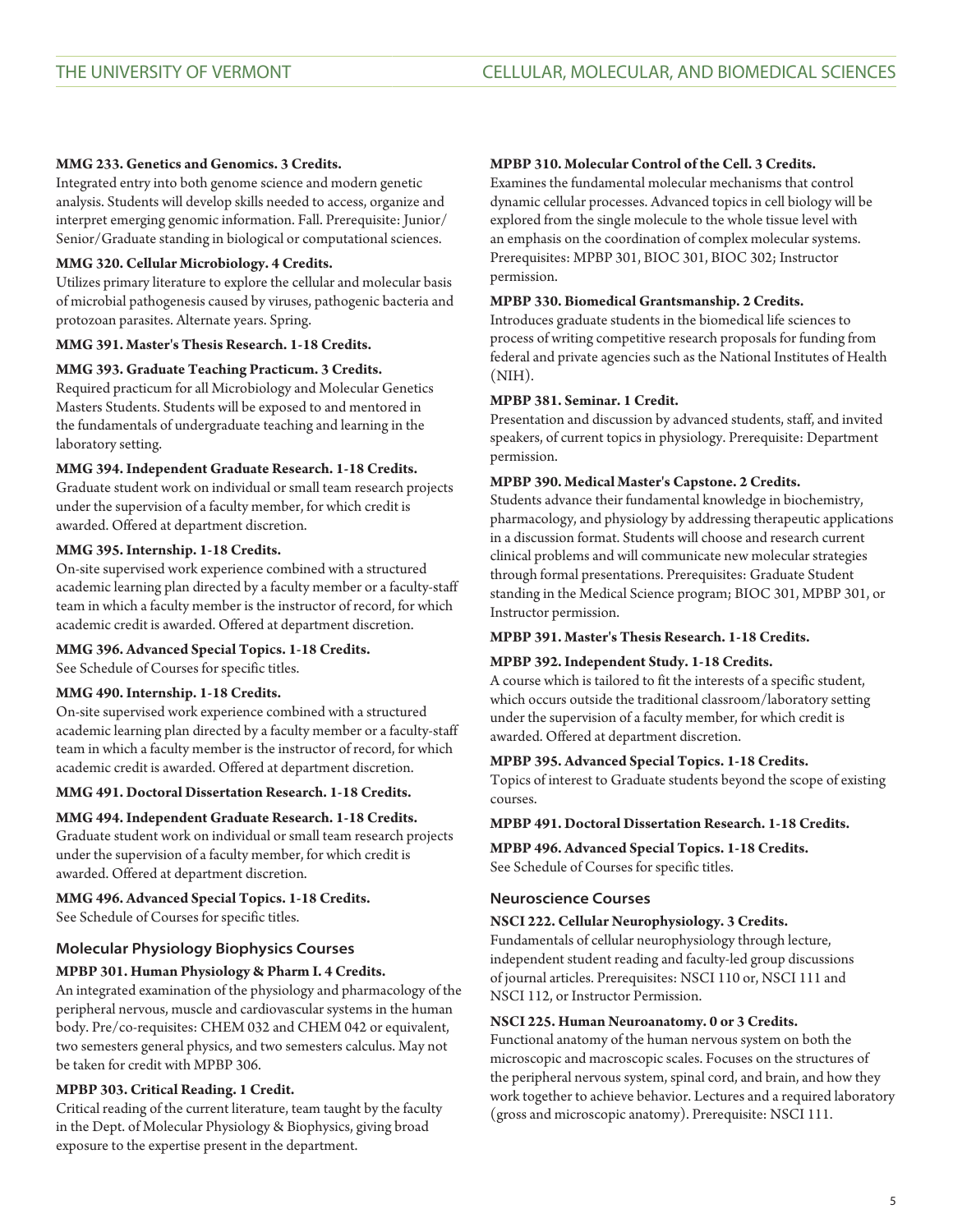# **NSCI 230. Comparative Neurobiology. 3 Credits.**

Examination of the cellular mechanisms that underlie selective motor and sensory abilities, and unique behaviors that have evolved in various species. Discussion and student presentations. Prerequisite: [ASCI 141](/search/?P=ASCI%20141) or BIOL 106 or [NSCI 111](/search/?P=NSCI%20111) or [PSYS 115](/search/?P=PSYS%20115) or Instructor permission.

# **NSCI 280. Glia: Not Just Neuron Glue. 3 Credits.**

Interdisciplinary course in which students engage in a focused, indepth exploration of how glial cells contribute to neurological and psychiatric disorders. Prerequisites: [NSCI 111](/search/?P=NSCI%20111); Course director approval. Pre/Co-requisites: [NSCI 111](/search/?P=NSCI%20111); Course Director permission.

# **NSCI 300. Intro Functional Neuroimaging. 3 Credits.**

Functional neuroimaging may be the most exciting recent development in cognitive neuroscience. Students will learn about neuroimaging, and work in small groups to develop experiments, acquire and analyze functional MRI data an MRI scanner.

# **NSCI 301. Intro Functional Neuroimaging. 3 Credits.**

Part 1 will offer lecture-based technical background on in vivo brainimaging techniques (e.g.MRI, PET; MEG; EEG; TMS). Part 2 will focus on hands-on fMRI data processing including data collection at UVMMC research MRI unit and in-class analysis instruction. Prerequisites: Graduate standing or Senior standing with Instructor permission. Pre/Co-requisites: Basic statistics and/or introductory physics helpful.

# **NSCI 302. Neuroscience. 3 Credits.**

Functional anatomy of the human nervous system. Lectures and laboratory providing learning experience with dissected specimens, gross and microscopic anatomy. Incorporates clinical information from physician-scientists. Prerequisite: Physical Therapy major or Instructor permission.

# **NSCI 303. Human Gross and Microanatomy. 3 Credits.**

Combination of gross anatomy, histology, embryology, physiology and medical imaging to present an integrated overview of the human body. Emphasis on peripheral nervous system including autonomic nervous system and cranial nerves. Cadaver dissection laboratory combined with lecture and/or content modules and research and teaching presentations. Pre/Co-requisites: Graduate standing; Neuroscience Graduate Program or others with Instructor permission; six credits coursework, plus two credits lab in biology, general chemistry, organic chemistry and Physics.

# **NSCI 323. Neurochemistry. 3 Credits.**

Biochemistry of the nervous system. Topics include ion channels, synaptic function, neurotransmitters and neuropeptides, signal transduction, and hormones in brain function. Prerequisite: Permission of the Instructor.

# **NSCI 327. Resp Conduct in Biomed Rsch. 1 Credit.**

Topics in Scientific Integrity surrounding responsible conduct and practices in biomedical research. Prerequisites: Advanced Graduate students, postdoctoral fellows and assistant professors in the biological or biomedical sciences.

## **NSCI 381. Seminar in Neuroscience. 1 Credit.**

Research presentations and critical review of the literature in various areas of anatomical and neurobiological sciences.

## **NSCI 382. Seminar in Neuroscience. 1 Credit.**

Research presentations and critical review of the literature in various areas of anatomical and neurobiological sciences.

# **NSCI 390. Internship. 1-18 Credits.**

On-site supervised work experience combined with a structured academic learning plan directed by a faculty member or a faculty-staff team in which a faculty member is the instructor of record, for which academic credit is awarded. Offered at department discretion.

# **NSCI 391. Master's Thesis Research. 1-18 Credits.**

# **NSCI 392. Independent Study. 1-18 Credits.**

A course which is tailored to fit the interests of a specific student, which occurs outside the traditional classroom/laboratory setting under the supervision of a faculty member, for which credit is awarded. Offered at department discretion.

# **NSCI 394. Independent Graduate Research. 1-18 Credits.**

Graduate student work on individual or small team research projects under the supervision of a faculty member, for which credit is awarded. Offered at department discretion.

# **NSCI 395. Advanced Special Topics. 1-18 Credits.**

See Schedule of Courses for specific titles. Prerequisite: Instructor permission.

### **NSCI 490. Internship. 1-18 Credits.**

On-site supervised work experience combined with a structured academic learning plan directed by a faculty member or a faculty-staff team in which a faculty member is the instructor of record, for which academic credit is awarded. Offered at department discretion.

# **NSCI 491. Doctoral Dissertation Research. 1-18 Credits.**

# **NSCI 494. Independent Graduate Research. 1-18 Credits.**

Graduate student work on individual or small team research projects under the supervision of a faculty member, for which credit is awarded. Offered at department discretion.

# **NSCI 496. Advanced Special Topics. 1-18 Credits.** See Schedule of Courses for specific titles.

# **Pathology Courses**

# **PATH 300. Biomedical Research Design. 1 Credit.**

Covers the anatomy of research: what it is made of; and the physiology of research: how it works. Introduces techniques and strategies of research design, implementation, and interpretation. Provides basic tools needed to understand how research in pathology is conducted.

# **PATH 307. Molecular Pathology. 3 Credits.**

Covers mechanisms of disease, molecular biology and genetics, diagnostic molecular pathology, as well as principles, tools and applications in research of molecular pathogenesis. Prerequisite: [PATH 300.](/search/?P=PATH%20300)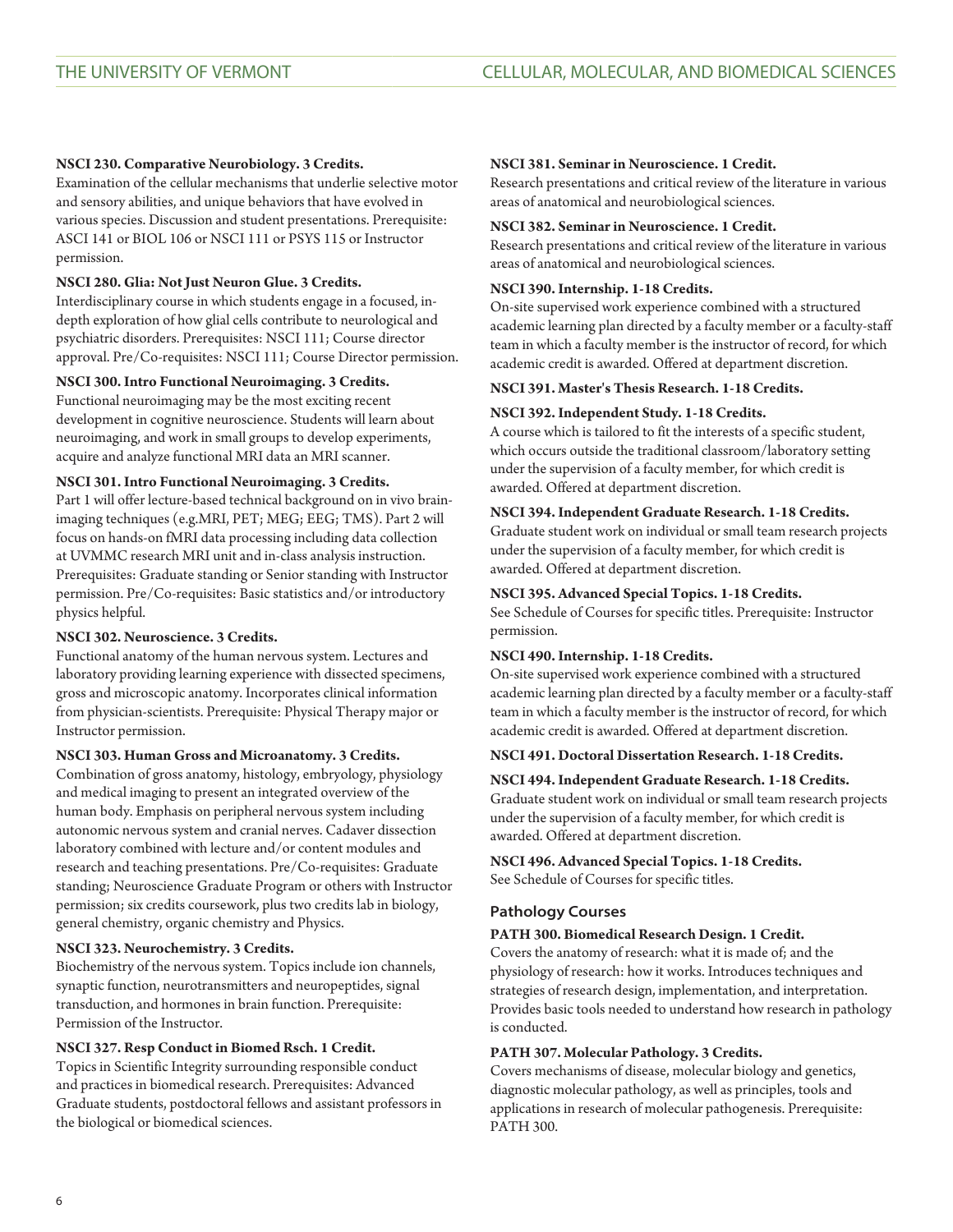# **PATH 308. Pathology Journal Club. 1 Credit.**

Develops ability to read and present findings communicated in peerreviewed research articles at the level necessary to formulate and plan independent research. Co-requisites: [PATH 300,](/search/?P=PATH%20300) PATH 303, or Instructor permission.

# **PATH 309. Pathology Grand Rounds. 1 Credit.**

Develops ability to prepare and deliver research presentations/Grand Rounds, and to participate in Grand Rounds discussion by critically reading related literature. Builds on the reading skills developed in [PATH 308.](/search/?P=PATH%20308) Prerequisites: [PATH 300,](/search/?P=PATH%20300) PATH 303, [PATH 308,](/search/?P=PATH%20308) or Instructor permission.

# **PATH 310. Clinical Genomic Medicine. 1 Credit.**

Covers the basic concepts of genomic medicine and its clinical application, procedures and techniques of clinical molecular testing, and management of a clinical molecular laboratory; focuses on diagnostic molecular testing on solid tumors, hematopathology, constitutional disorders, and pharmacogenomics. Prerequisite: [PATH 330](/search/?P=PATH%20330) or Instructor permission; experience in either clinical or anatomic pathology required.

# **PATH 325. Genetics for Clinicians. 3 Credits.**

Provides an overview of contemporary human genetics and genomics with application to clinical practice. Prerequisite: Graduate standing. Cross-listed with: [GRNS 325.](/search/?P=GRNS%20325)

# **PATH 328. Techniques in Microscopy. 3 Credits.**

Introduces many of the microscopy systems and techniques available in the Microscopy Imaging Center core facility in the Larner College of Medicine at UVM.

# **PATH 330. Pathology Rotations. 3-9 Credits.**

Laboratory practicum for Pathology Master's students. Engages students in clinical and anatomic pathology laboratory rotations under supervision of attending physicians and senior residents in the University of Vermont Medical Center Pathology Department.

# **PATH 331. Pathology Clinical Practice. 1 Credit.**

An opportunity to become familiar with how pathologists work in a team with other clinicians to solve difficult problems in clinical practice. Prerequisites: [PATH 300.](/search/?P=PATH%20300)

# **PATH 390. Internship. 1-18 Credits.**

On-site supervised work experience combined with a structured academic learning plan directed by a faculty member or a faculty-staff team in which a faculty member is the instructor of record, for which academic credit is awarded. Offered at department discretion.

# **PATH 391. Master's Thesis Research. 1-18 Credits.**

# **PATH 392. Independent Study. 1-18 Credits.**

A course which is tailored to fit the interests of a specific student, which occurs outside the traditional classroom/laboratory setting under the supervision of a faculty member, for which credit is awarded. Offered at department discretion.

# **PATH 394. Independent Graduate Research. 1-18 Credits.**

Graduate student work on individual or small team research projects under the supervision of a faculty member, for which credit is awarded. Offered at department discretion.

## **PATH 395. Advanced Special Topics. 1-18 Credits.**

Special Topics in Pathology. Prerequisites: Graduate Students, Department Permission Immunology ([MMG 223](/search/?P=MMG%20223)) desirable. Alternate year course with PATH 305.

# **Pharmacology Courses**

# **PHRM 200. Medical Cannabis. 3 Credits.**

An introduction to the pharmacology underlying recreational and medicinal uses of Cannabis. Focuses on Cannabis taxonomy, chemistry of cannabinoids, physiological effects, and emerging therapeutic applications. Discusses historical, political and socioeconomic influences on medical marijuana legislation. Prerequisite: [BCOR 103](/search/?P=BCOR%20103), NSCI 110, [NSCI 111](/search/?P=NSCI%20111) or [PHRM 201](/search/?P=PHRM%20201), or Instructor permission.

# **PHRM 201. Introduction to Pharmacology. 3 Credits.**

This course will focus on biochemical and physiological actions of prototype drugs used in the treatment and prevention of human diseases. Prerequisite: Introductory courses in Biology and Organic Chemistry.

# **PHRM 240. Molecules & Medicine. 3 Credits.**

This course conveys an understanding about drug design and the molecular mechanisms by which drugs act in the body. It highlights the importance of medicinal chemistry as it overlaps with the disciplines of chemistry, biochemistry, microbiology, cell biology, and pharmacology. Prerequisites: Intro to Organic Chemistry, Intro to Biology; Permission.

# **PHRM 272. Toxicology. 3 Credits.**

This course is intended to provide an understanding of the chemical, biochemical and physiological factors that determine the pathological effects of chemicals in living systems. Prerequisites: Organic chemistry, background in Biology, or Instructor permission.

# **PHRM 290. Topics Molecular&Cell Pharm. 3 Credits.**

Focuses on basic principles, drug interactions with receptors, membranes, synapses, neurotransmitters, macromoles, cytoskeleton, ion channels and pumps, and mechanisms of drug resistance. Prerequisite: Introductory course in organic chemistry, background in physiology or health sciences.

# **PHRM 301. Medical Pharmacology. 6 Credits.**

All topics for a conventional course in pharmacology for medical students or health science students. General pharmacokinetic and pharmacodynamic principles, treatment rationales and adverse effects.

# **PHRM 302. Pharmacological Techniques. 1-4 Credits.**

Experiments conducted under supervision in the areas of drug metabolism, modes of drug action, physicochemical properties of drugs, bioassay, and toxicology. Thesis masters students limited to three credits.